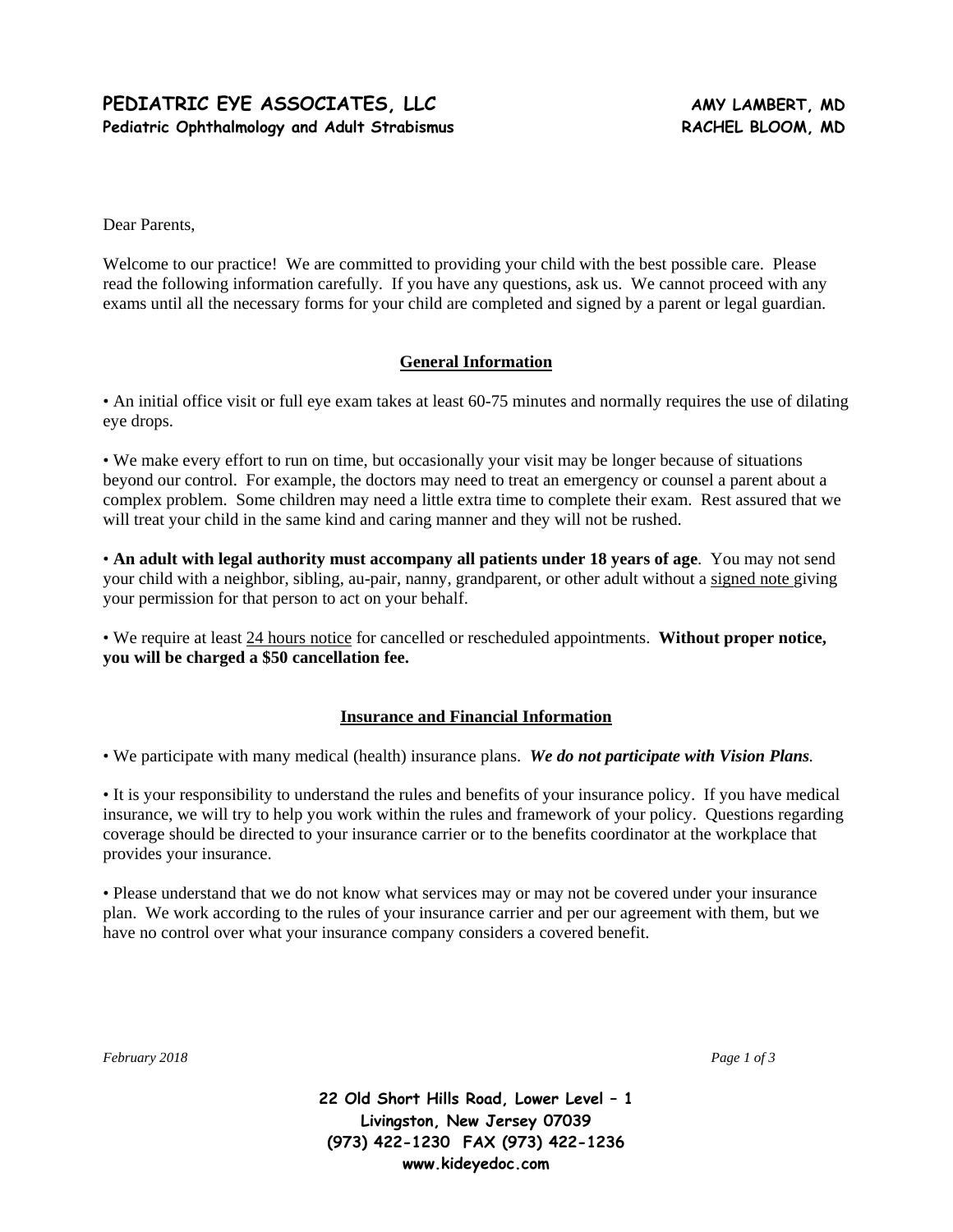# PEDIATRIC EYE ASSOCIATES, LLC **AMY LAMBERT, MD** Pediatric Ophthalmology and Adult Strabismus **RACHEL BLOOM, MD**

## *In-Network Visits*

• We will need to see a copy of your insurance card at the time of *each* visit.

• **Co-insurance** and **co-payments** are the patient's responsibility. Co-payments are due at the time of the visit. We will not see any patient without the co-payment being made before the exam begins. Payments may be made by cash, check, credit card, or debit card.

• It is your responsibility to obtain a **referral** if required by your insurance plan. We must have a referral at the time of the visit. We cannot accept "back dated" paper referrals. Many insurance companies issue or use electronic referrals. In such circumstances, the referral for your child must be in the system prior to your visit. Please do not wait to call your primary care physician to obtain a referral when you arrive at the office. This will delay your appointment and we will likely need to reschedule your child's visit.

• Insurance may not pay for the cost of your (child's) visit because you have a **deductible**. The deductible is determined by the contract you have with your insurance carrier. We do not know how much each person's deductible is and how much has been met at the time of your visit.

• Your insurance carrier requires us to fully itemize all procedures and services performed. A **refraction**, for example, is a distinct and separate service from the eye exam itself, and is submitted to your insurance carrier as such. In the event that your insurance plan does not cover any part of your child's visit (i.e., they deny it as a "non-covered" service), you will be responsible for payment.

• Though this practice may participate with your insurance, some policies may only cover a **"medical"** issue as opposed to a **"vision"** issue. Alternatively, some plans may allow for a "routine" eye exam and not a "medical" one. We understand this is a source of much confusion. The coding we submit to insurance for your child's visit reflects their symptoms and the physical findings on their examination. Please do not ask us to change or make up a diagnosis code after the fact in order to fit a particular policy allowance. If your insurance carrier denies the claim or does not cover any charges, you will be responsible for payment.

• We submit claims to your insurance carrier for you, but you are responsible for responding to any requests from the insurance carrier for further information. Failure to respond to your insurance company's requests for information will result in a claim denial and you will be responsible for full payment to us.

• You must notify us if there are any changes in your insurance coverage. Even a small discrepancy on the claim form may lead to a denial of coverage by your insurance company.

• If your coverage is not in effect at the time of the visit, as determined by your insurance company, the financial responsibility for full payment will be yours.

• **The parent signing this document is the person responsible for payment**. In situations where the patient's parents are divorced or separated, the parent bringing the child for the exam (and signing this document) is the responsible party. We do not bill the other parent.

*February 2018 Page 2 of 3* 

**22 Old Short Hills Road, Lower Level – 1 Livingston, New Jersey 07039 (973) 422-1230 FAX (973) 422-1236 www.kideyedoc.com**